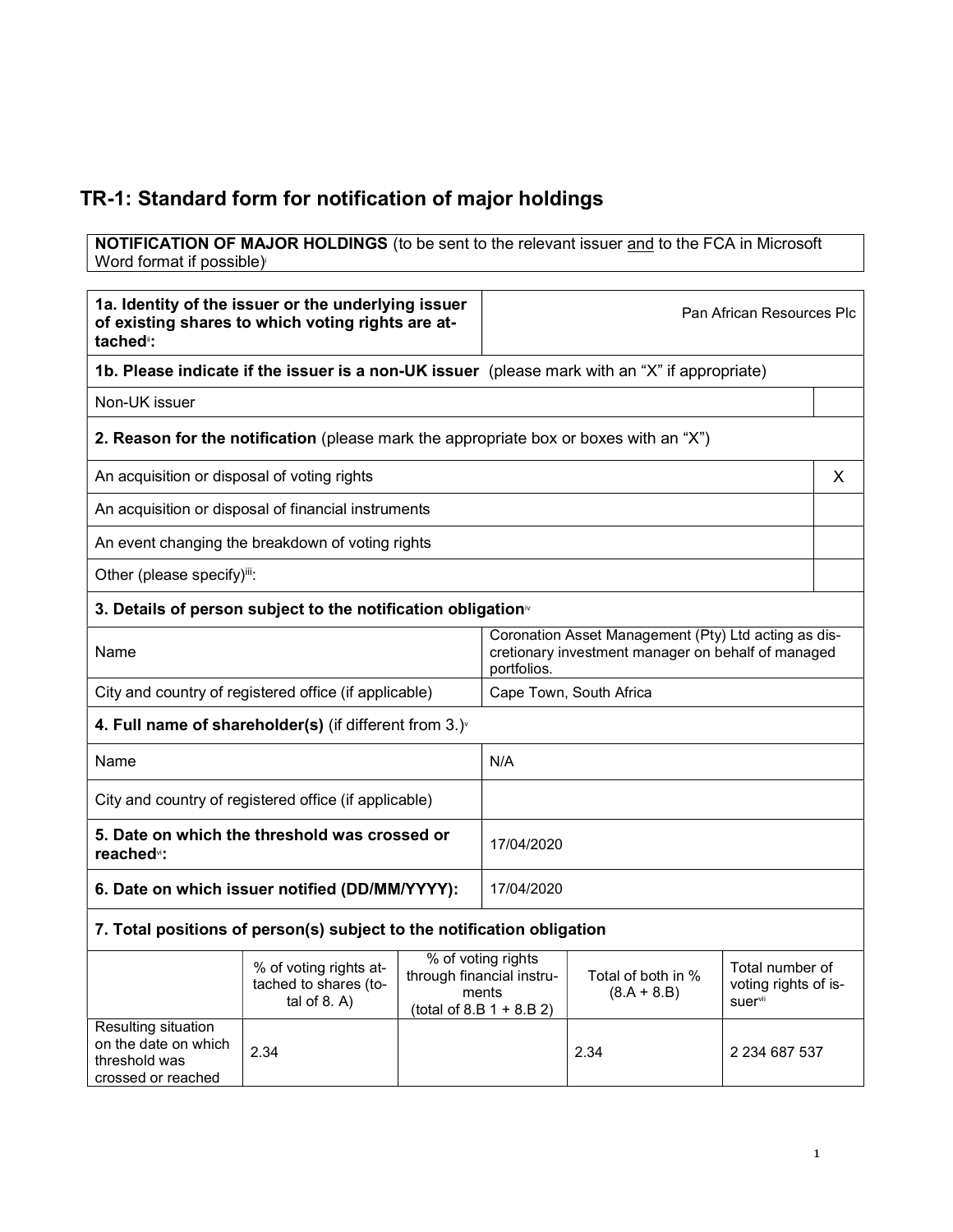| Position of previous<br>notification (if<br>applicable) | 3.81 |  | 3.81 |  |
|---------------------------------------------------------|------|--|------|--|
|---------------------------------------------------------|------|--|------|--|

## 8. Notified details of the resulting situation on the date on which the threshold was crossed or reachedviii

| Class/type of<br>shares | Number of voting rightsix                                     |                                                                       | % of voting rights                                            |                                                                       |
|-------------------------|---------------------------------------------------------------|-----------------------------------------------------------------------|---------------------------------------------------------------|-----------------------------------------------------------------------|
| ISIN code (if possible) | <b>Direct</b><br>(Art 9 of Directive<br>2004/109/EC) (DTR5.1) | <b>Indirect</b><br>(Art 10 of Directive<br>2004/109/EC)<br>(DTR5.2.1) | <b>Direct</b><br>(Art 9 of Directive<br>2004/109/EC) (DTR5.1) | <b>Indirect</b><br>(Art 10 of Directive<br>2004/109/EC)<br>(DTR5.2.1) |
| GB0004300496            | 52 325 517                                                    |                                                                       | 2.34                                                          |                                                                       |
|                         |                                                               |                                                                       |                                                               |                                                                       |
|                         |                                                               |                                                                       |                                                               |                                                                       |
| <b>SUBTOTAL 8. A</b>    | 52 325 517                                                    |                                                                       | 2.34                                                          |                                                                       |

| B 1: Financial Instruments according to Art. 13(1)(a) of Directive 2004/109/EC (DTR5.3.1.1 (a)) |                                      |                                          |                                                                                                        |                    |
|-------------------------------------------------------------------------------------------------|--------------------------------------|------------------------------------------|--------------------------------------------------------------------------------------------------------|--------------------|
| Type of financial in-<br>strument                                                               | <b>Expiration</b><br>$date^{\times}$ | Exercise/<br><b>Conversion Period</b> xi | <b>Number of voting rights</b><br>that may be acquired if<br>the instrument is<br>exercised/converted. | % of voting rights |
|                                                                                                 |                                      |                                          |                                                                                                        |                    |
|                                                                                                 |                                      |                                          |                                                                                                        |                    |
|                                                                                                 |                                      |                                          |                                                                                                        |                    |
|                                                                                                 |                                      | <b>SUBTOTAL 8. B 1</b>                   |                                                                                                        |                    |

| B 2: Financial Instruments with similar economic effect according to Art. 13(1)(b) of Directive<br>2004/109/EC (DTR5.3.1.1 (b)) |                                      |                                               |                                                     |                            |                    |
|---------------------------------------------------------------------------------------------------------------------------------|--------------------------------------|-----------------------------------------------|-----------------------------------------------------|----------------------------|--------------------|
| Type of financial<br>instrument                                                                                                 | <b>Expiration</b><br>$date^{\times}$ | Exercise/<br><b>Conversion Pe-</b><br>riod xi | <b>Physical or</b><br>cash<br><b>settlement</b> xii | Number of<br>voting rights | % of voting rights |
|                                                                                                                                 |                                      |                                               |                                                     |                            |                    |
|                                                                                                                                 |                                      |                                               |                                                     |                            |                    |
|                                                                                                                                 |                                      |                                               |                                                     |                            |                    |
|                                                                                                                                 |                                      |                                               | <b>SUBTOTAL</b><br>8.B.2                            |                            |                    |